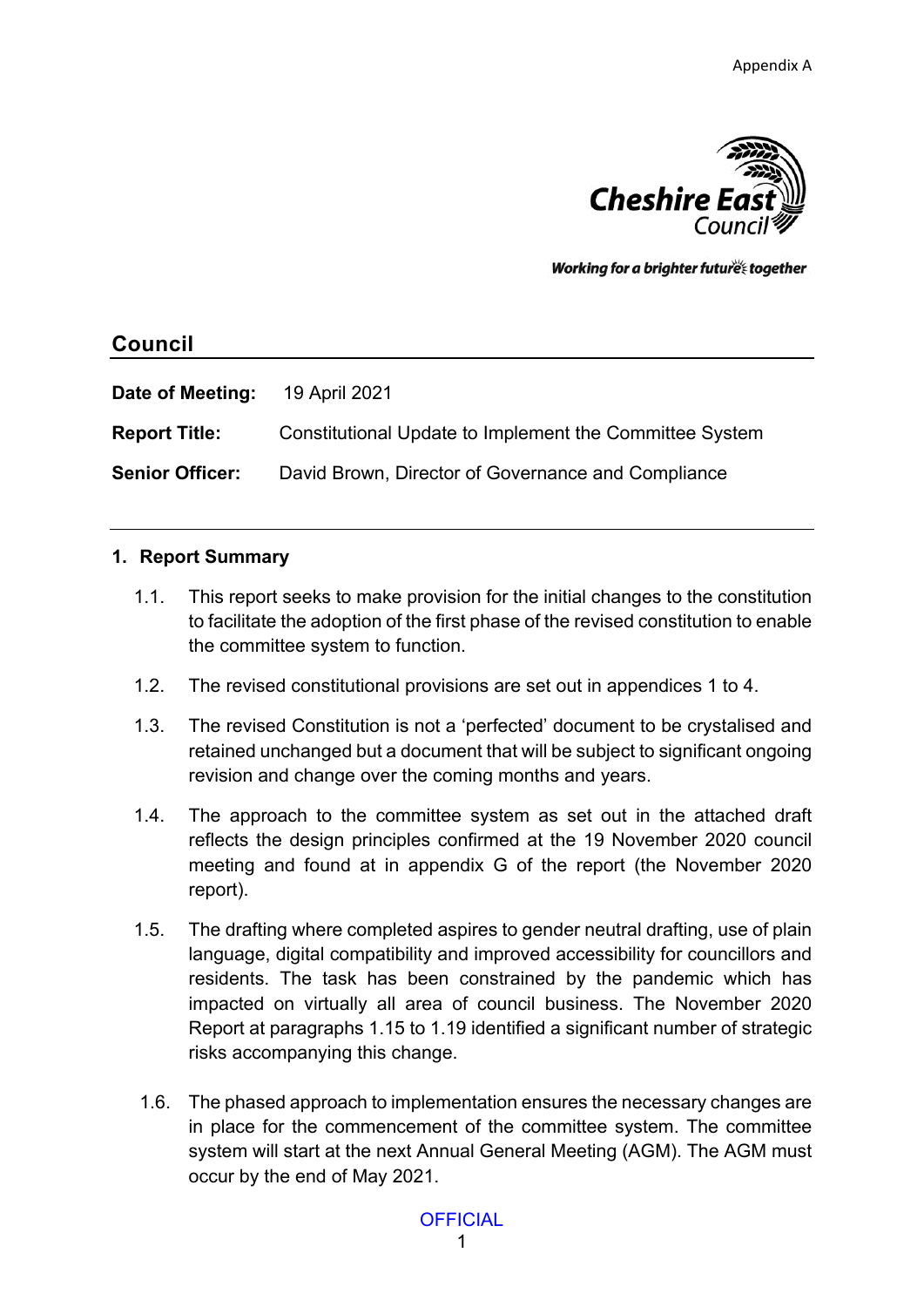1.7. Since November and allowing for a pandemic, staff changes, Christmas and Easter it was necessary to phase the approach for commencement of the committee system into the 'must haves' (phase 1) and the consequential changes (phase 2). Where possible and appropriate obvious inconsistencies and anomalies which would ordinarily be in phase 2 have been rectified at this stage.

### **2. Recommendations**

- 2.1. That Council is recommended to:
	- 2.1.1. Agree the constitutional changes as set out in appendix 1 to 4.

### **3. Background**

- 3.1. At its Annual Council meeting on 22nd May 2019, Council stated its commitment to implementing a change in its decision-making governance arrangements to a committee system of governance. On 19th November 2020, Council resolved to cease operating the existing Leader and Cabinet model of governance and to implement a committee system of governance from the Annual Council meeting in 2021.
- 3.2. At that meeting, Council agreed the five design principles set out at Appendix G of the November 2020 report. Council also agreed the basic committee structure, terms of reference, roles of leader and deputy, decision review process, urgency provisions, role and powers of committee and sub-committee chairs. The majority of the consequential matters remain to be decided and are, in part, resolved in the draft constitution aligned with the design principles.
- 3.3.Council also resolved to authorise the Director of Governance and Compliance to prepare, in accordance with the principles agreed, the necessary constitutional provisions associated with the new arrangements.
- 3.4.The constitution is broadly structured by reference to the certainty which is found the old style model constitution, combined with the updated legislative provisions and modern stylistic approach. For example, the use of masculine words to cover people regardless of gender or sex is generally unnecessary, inaccurate and tends to reinforce historic gender stereotypes. Local Government is obligated to promote fairness and gender-neutral writing is about clarity, inclusion, and equality. This assists the Council in complying with statutory obligations, the design principal of openness, improving accessibility and plain language.

**OFFICIAL**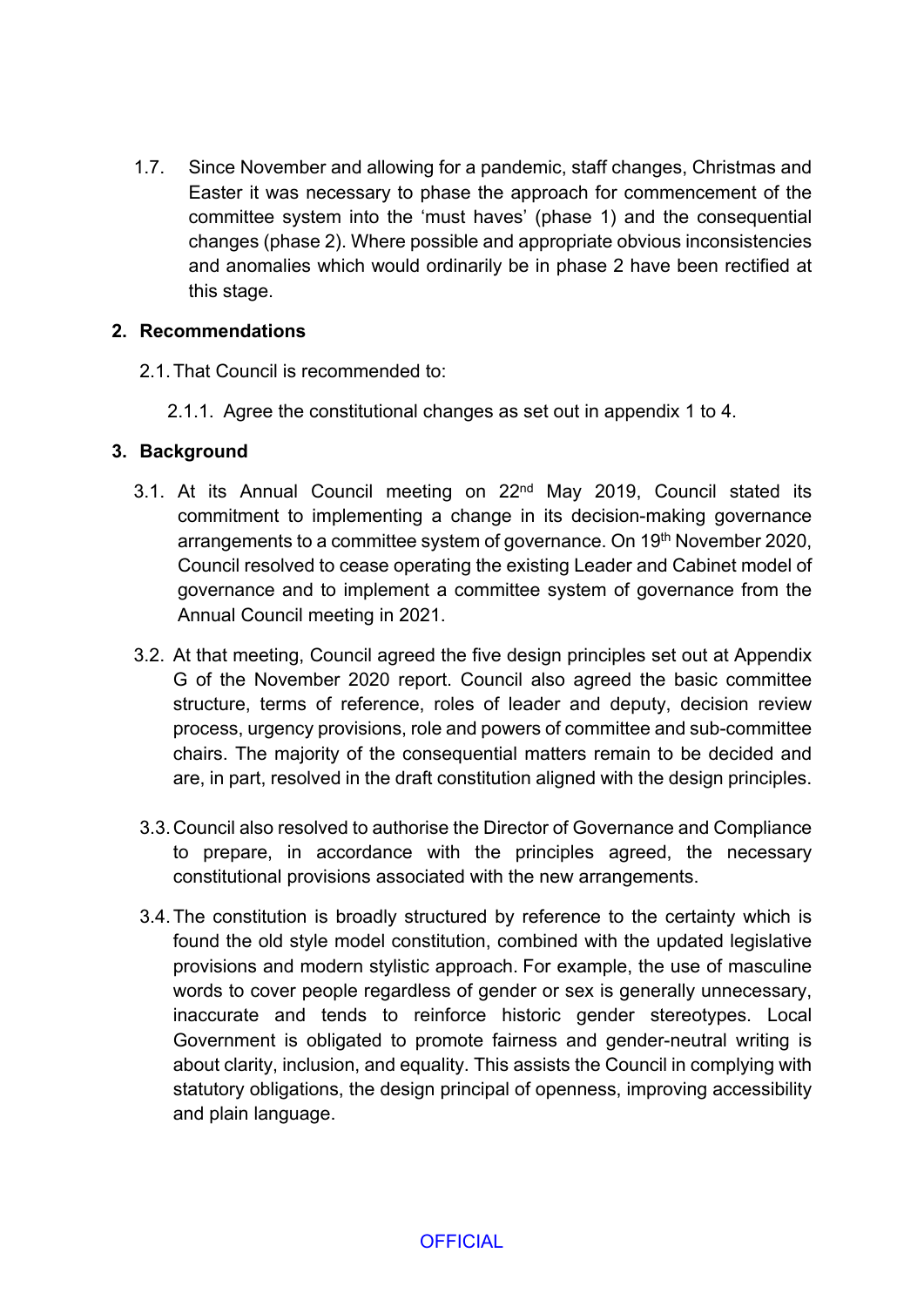- 3.5.A local authority is a creature of statute. It must, by its very nature be subservient to the statutory regime imposed upon it. This means the Council has no legislative competence to opt out or change how legislation is applied. For example: terms such as openness and transparency may be open to interpretation by Councillors but the Council has a clear legislative framework, both in primary legislation (statute) and regulations on what must be published, when reports and committee meetings are open to the public and what must be disclosed on request. There are additional requirements imposed by legislation impacting upon the Council such as the Freedom of Information Act. All of these requirements must be met and the Council is unable to restrict information. However, the opposite is also true, the Human Rights Act restrictions on interference with private and family life, the Data Protection Act and the General Data Protection Regulations, Local Government Act 1972 Schedule 12 and other legislation sets out limitations and restrictions on information that can be disclosed. These limitations are repeated throughout many parts of the constitution and means there is often only limited discretion available to Councillors on significant parts of the constitution.
- 3.6.The key areas where members have greater freedom to adapt existing conventions to provide the best service to the council and residents relate to process and procedures which apply the statutory framework to the council.
- 3.7.It is essential the council has an operational system in place for to deliver the Corporate Plan as supported by the budget and medium term financial strategy agreed in February 2021 The attached draft constitutional changes set out in the appendices recognises the legislative framework and the need to adapt process and procedures as the Council moves forward with the committee system.
- 3.8.A rigid or prescriptive approach would frustrate the business of the Council and ambiguity or uncertainty would impede progress. The attached report is not a counsel of perfection but a working document which members must continue to work with over the coming months. Council has already provided for the review in November 2021. The associated transitional report highlights some of the additional areas of work that will be required.

# **4. Constitution**

# **PART 1**

4.1The Index remains indicative until the final pagination is undertaken but members should carefully note the contents and structure.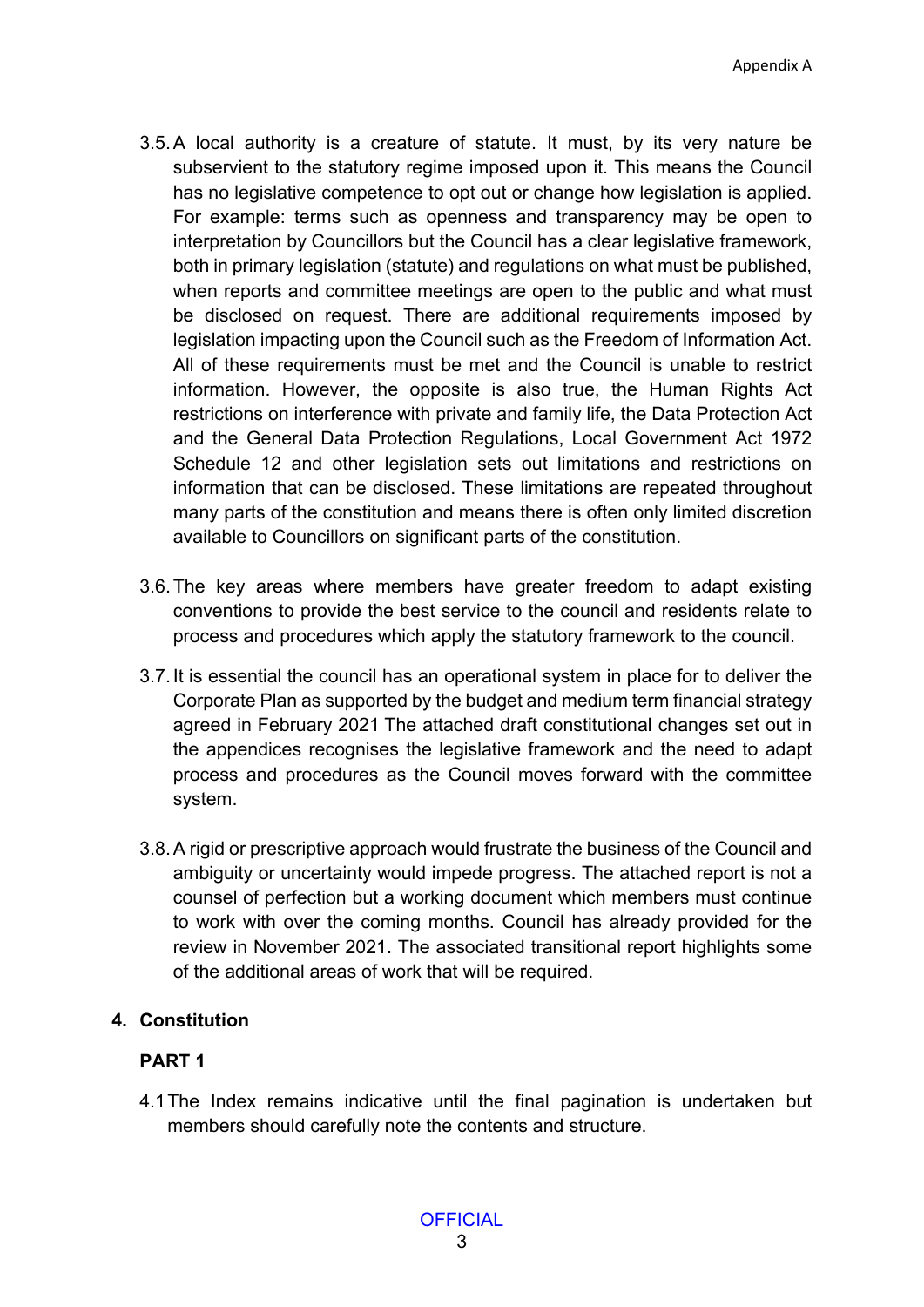4.2Chapter 1 This chapter sets out an overview of how the Council operates, what the key parts of the Constitution cover and what rights members of the public have. It explains how decisions are taken within a committee system and how the Mayor is elected. This part is substantially complete.

# **PART 2**

- 4.3Chapter 2 sets out the way in which functions have been allocated and which decision-making body/person within the Council has responsibility for making those decisions:
	- 1. Diagrammatic explanation of Councillor decision making bodies. This was approved in appendix H of the November 2020 report. Alternative diagrammatic representation will also be produced for use in the coming months which include colour coding of committee by function such as regulatory, oversight or service and members will be able to consider if they wish to update the diagramatic representation next November.
	- 2. This part sets out an introduction to who makes decisions in the Council and has been redrafted.
	- 3. Council. This is largely unchanged.
	- 4. Committees. This section has removed Cabinet, Portfolio and references to the executive style of governance and has replaced it with service, regulatory and oversight committees. As part of the transitional provisions where practicable functions at risk of being 'orphaned' have been allocated to service committees.
	- 5. This part sets out the Scheme of Officer Delegation and contains a diagram of the officer structure at the Council. It sets out the areas of responsibility of the Senior Officers and Statutory Officers and the arrangements for the discharge of the Proper Officer functions. This has been amended to reflect the committee system but will require further redrafting and is currently largely reflective of the current scheme of delegation based upon the 3 executive director model. As the Committee system moves forward the alignment of Director and Heads of Service to Committee provision will evolve and it is anticipated substantial review of alignment and delegations will be required in November 2021 and April 2022.
- 4.4 Significant changes have been made to Chapter 2 which is sufficient to provide for a working Committee system of governance. Members must note this is an evolving area of the constitution and will inevitably require further changes as committee decision making takes over from the previous executive model.

# **PART 3**

4.5 Chapter 3 provides the greatest area for members to engage and create bespoke approaches which best enable the Council to engage with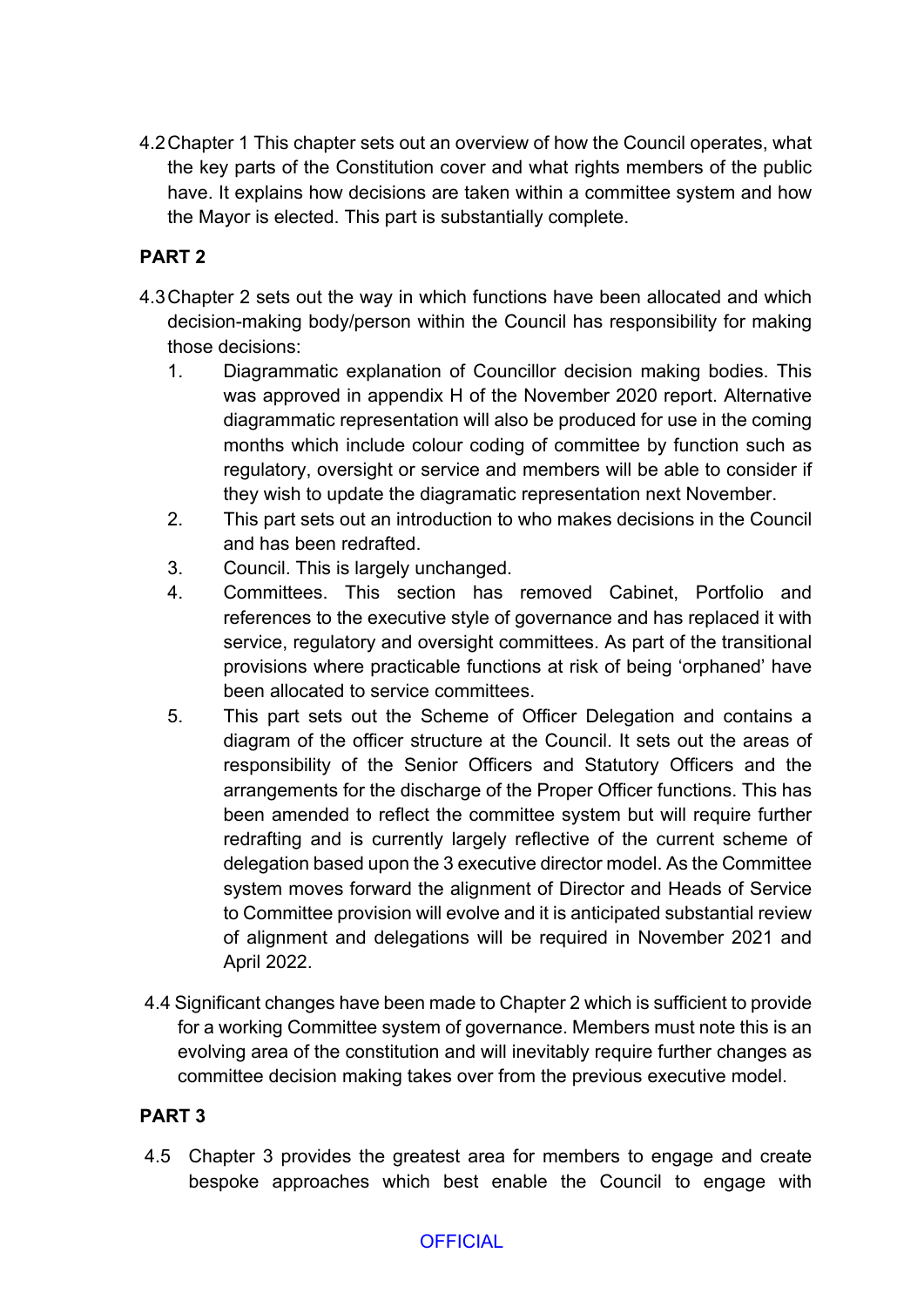residents. The procedure rules look significantly different in presentation and now read sequentially with internal appendices reduced to a minimum. The design principle require officer support for each committee and a wider range of members and officers will now be required to access, understand and if appropriate advise on the rules and paragraph number section headings and sequential approach will be invaluable. The majority of the full council procedures although (consideration must be given to the role of questions) are unchanged save where repetition or inconsistency was identified. All the previous cabinet/executive procedure rules etc have been removed and the committee procedure rules updated. There are significant changes to these rules relating to the powers of chairperson, debate, length of speech and guillotine. Committees of 13 members with lengthy agendas will require appropriate authority to be vested in chairpersons to ensure business continues as required by the design principle of quick decision making.

4.6 Public engagement is also a design requirement and mentions petitions, public questions and speaking. It is suggested an approach of continuous development is taken to this aspect with the Council adopting elements that work well and redesign parts that work less well. A fundamental basis of engagement by the public is the ability to attend a committee, speak to a topic on the agenda and attempt to persuade the committee to adopt a particular position. This engagement and interaction will allow the committee to be better informed and have a greater understanding of an issue. The ability to ask a question does not always achieve that and can confuse the route for public to engage with services. To allow questions to be answered in a meaningful way they will require early notification otherwise they risk the moment or relevance to the committee lost. The development of the best approach to questions is likely to engage members into the future.

The role, engagement and empowerment of the public, ensuring the public obtain a timely and efficient response to questions, rather than multiple responses from different service areas, aligning service based questions with the customer service strategy will require further policy development through the Corporate Policy Committee.

The public also engage with the council through ward members, who are often asked to intervene or assist members of the public in dealing with the council. A key element of improving public engagement is likely to be through the empowerment and engagement of ward councillors which is again an area for further policy development.

4.7 Consideration has also been given to member questions, the role or purpose of questions in a cross group/party committee which is fundamentally different from questions to a controlling executive or cabinet. With a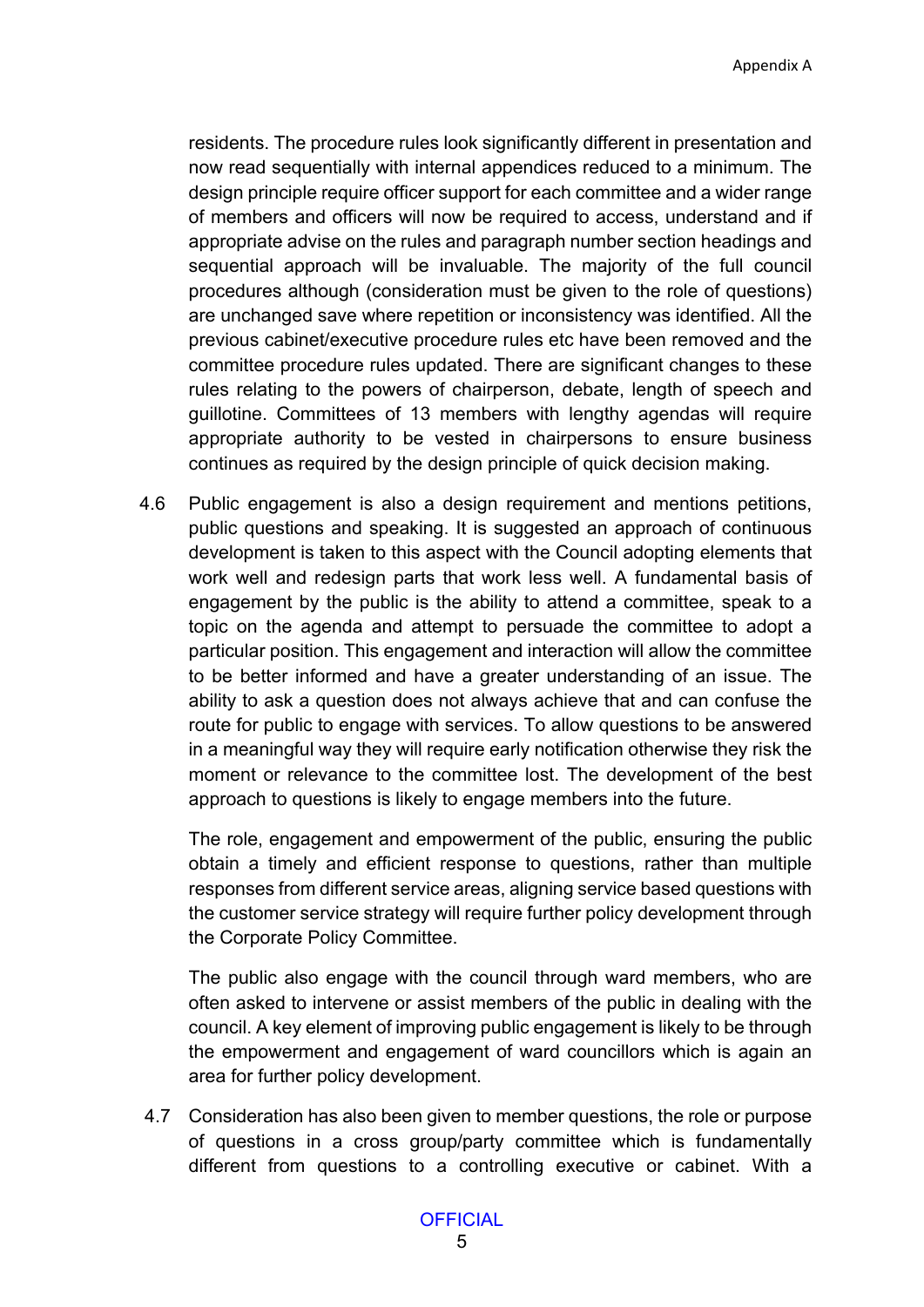proportionate committee groups are already engaged in the decision making process so the purpose and management of questions dealing with accountability, challenge, service requests etc and how this relates to the role of and empowerment ward councillor will require further policy development. Members will be required to strike a balance between ward issues and committee issues, to decide if ward councillors are to be the primary conduit or if committees are to engage in very local issues rather than borough wide decisions. This balance is likely to be reached through the evolution of the Cheshire East committee system and variation and additions to these provisions should be expected at each review point following recommendation from the Corporate Policy Committee.

- 4.8The access to information rules are largely untouched but require substantial review for legislative compliance and these will be updated for November 2021.
- 4.9 The Budget and policy framework sets out the rules providing the framework for managing the Council's financial affairs. These remove reference to the framework for executive decisions and replace with the committee approach. The indicative budget process for the first year is set out in the transitional paper.
- 4.10 In the Finance procedures rules the fundamental elements remain unchanged and there are no significant variations to delegations. They have been substantively rewritten in respect of style and approach.
- 4.11 The Contract procedure rules are again broadly unchanged save for updating to language to reflect the post EU procurement landscape.
- 4.12 The removal of the staffing committee and creation of the appointments committee has resulted in a technical rewrite of the employment procedure rules which have consequential updates to reflect changes the local government landscape.

#### **PART 4**

4.13 The whole of this part remains as currently drafted save for consequential changes to use consistent language and cross referencing in codes and protocols. All the codes and protocol are due for revision and this work will continue through the next two updating cycles of the constitution. Some changes will be driven by engagement and with the committee system, for example the member/officer protocol has been updated to reflect changes from officers interaction with portfolio holders to committees other changes to be considered are a consequence of command papers and changes to the draft model codes of conduct.

#### **OFFICIAL**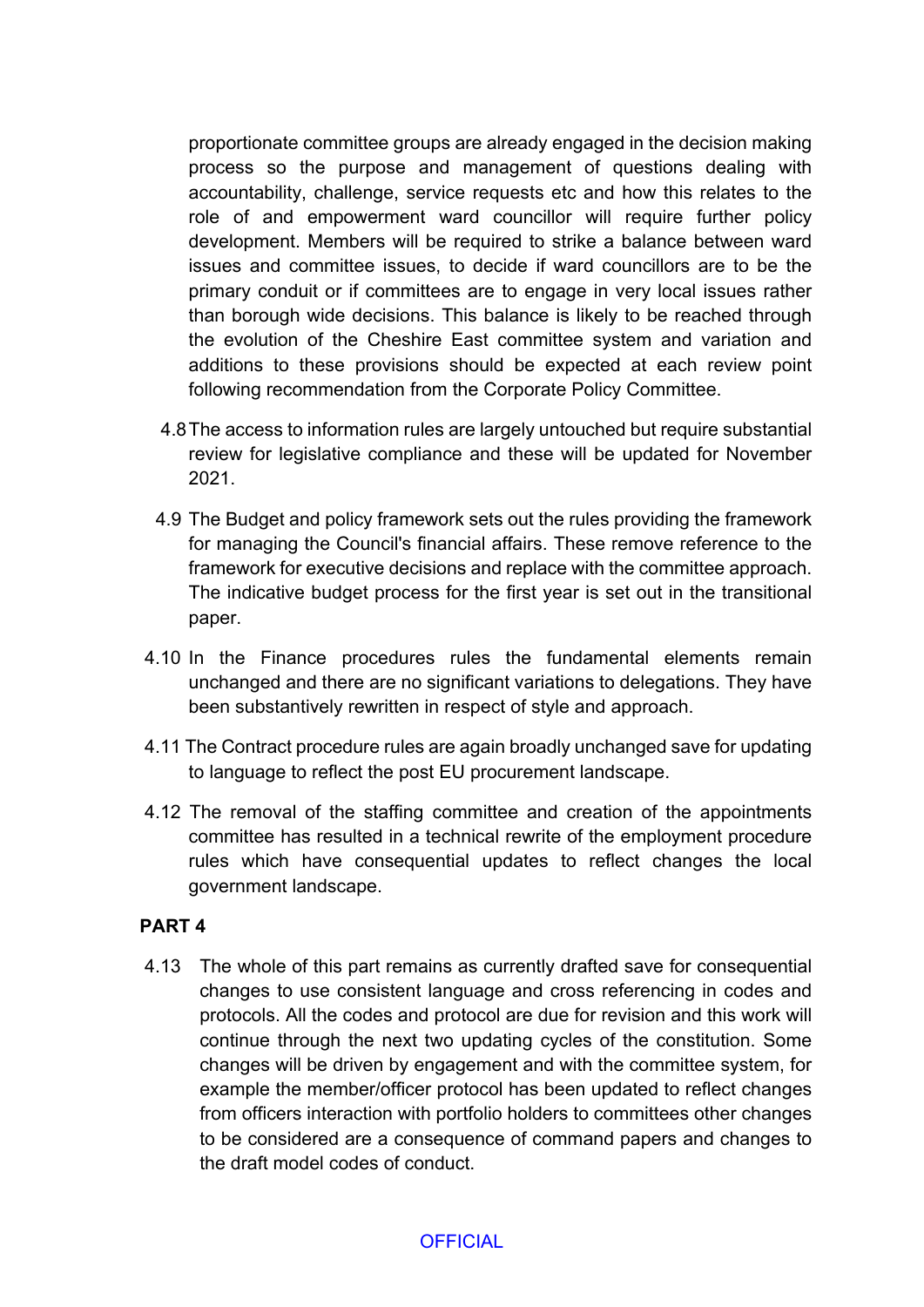- 4.14 The member allowance schedule will be drawn directly from the independent remuneration panel report and is simply a link to the web page that has been populated with the relevant data after agreement at council.
- 4.15 Chapter 6 is the glossary. The removal of definitions in the body of the text and the use of a single definition in a glossary is a significant aid to interpretation and helps avoid consistency errors and duplication.
- 4.16 Chapter 7 a schedule of removed items and will be completed at the conclusion of the process.

### **5. Implications**

### 5.1. **Legal Implications**

5.1.1. It is imperative that a lawful and transparent decision-making process exists which translates the existing forms of decisions into the new style of governance. If Council remains silent on these issues the efflux of time will create issues of urgency and cost which require officers to act. This would be costly and defeating the design principles of openness.

### 5.2. **Finance Implications**

5.2.1. The clear decision making, and the adoption of a budget setting process is a legal necessity. A failure to agree an approach would result in statutory intervention. A failure to set a lawful budget may result in personal liability for Councillors. This process is designed to facilitate the setting of the budget, assist residents in understanding the process that will be followed and protect councillors.

# 5.3. **Equality Implications**

5.3.1. No Equality Impact Assessment has been completed but the accessibility and intelligibility the constitution has remained at the forefront of the drafting process.

#### 5.4. **Human Resources Implications**

5.4.1. There are no direct implications for human resources although Council should be aware wider training will be taking place to assist the transition of staff into the new arrangements.

#### 5.5. **Risk Management Implications**

5.5.1. This represents the first phase of legal and financial compliance and risk management. The absence of a functioning constitution would place the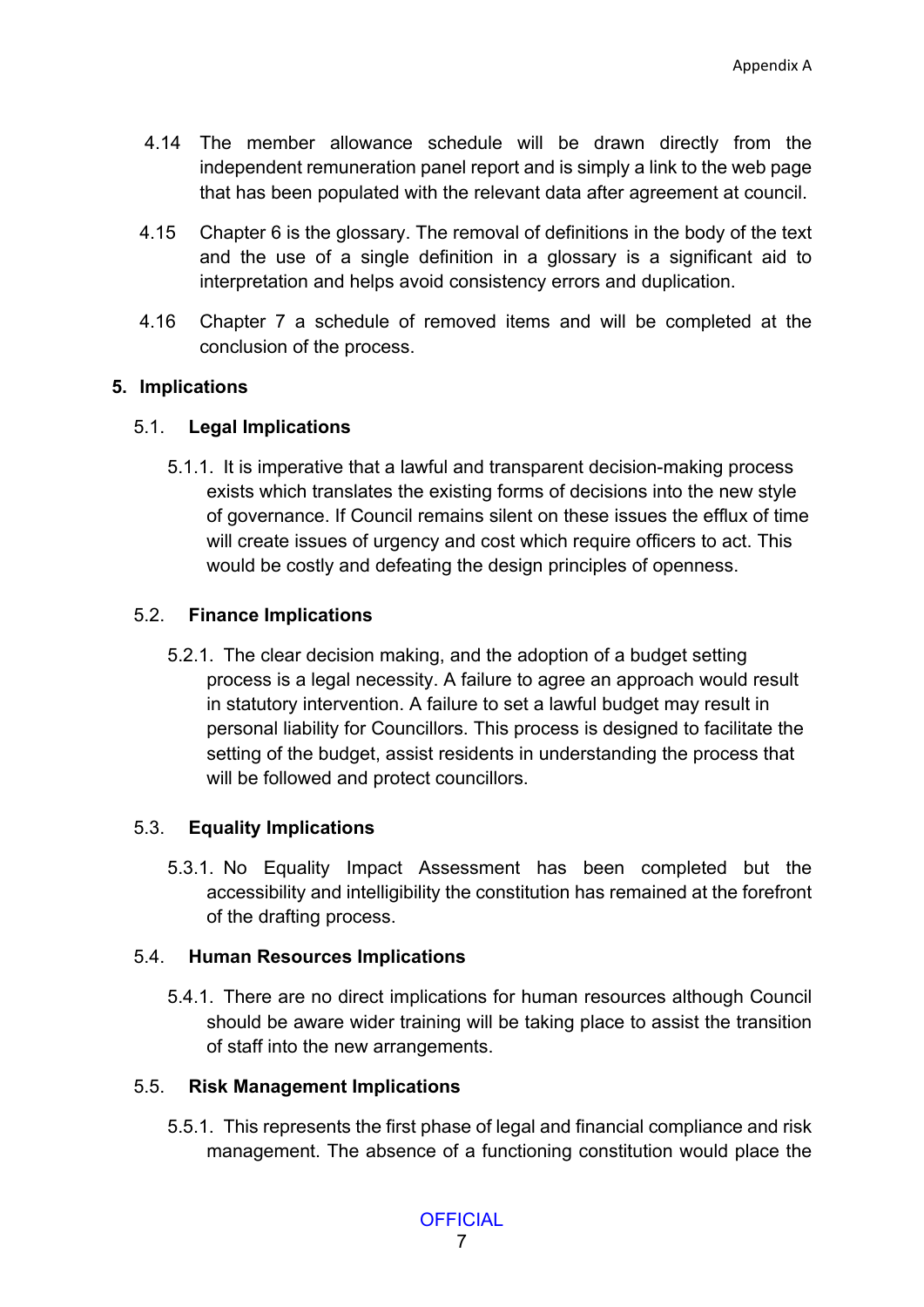council at risk and severally impede the council ability to make lawful decisions.

### 5.6. **Rural Communities Implications**

5.6.1. There are no direct implications for rural communities.

### 5.7. **Implications for Children & Young People**

5.7.1. There are no direct implications for children and young people.

### 5.8. **Public Health Implications**

5.8.1. There are no direct implications for public health.

### **6. Ward Members Affected**

6.1. Borough wide

# **7. Consultation & Engagement**

7.1. Leader, Deputy leader, have been consulted. The constitution committee working group has meet twice and this has been widely contributed by officers across the council via the project board. All Coucnillors will be offered traiing on the committeee system and an intorduction to the constittuion session.

# **8. Access to Information**

8.1. Additional information is available to members from the council's committee system sharepoint site.

# **9. Appendices**

- 9.1. Appendix One-Part One of the Constitution
- 9.2. Appendix Two-Part Two of the Constitution
- 9.3. Appendix Three-Part Three of the Constitution
- 9.4. Appendix Four-Part Four of the Constitution

#### **10.Contact Information**

10.1. Any questions relating to this report should be directed to the following officer:

Name: David Brown

Job Title: Director of Governance and Compliance

# **OFFICIAL**